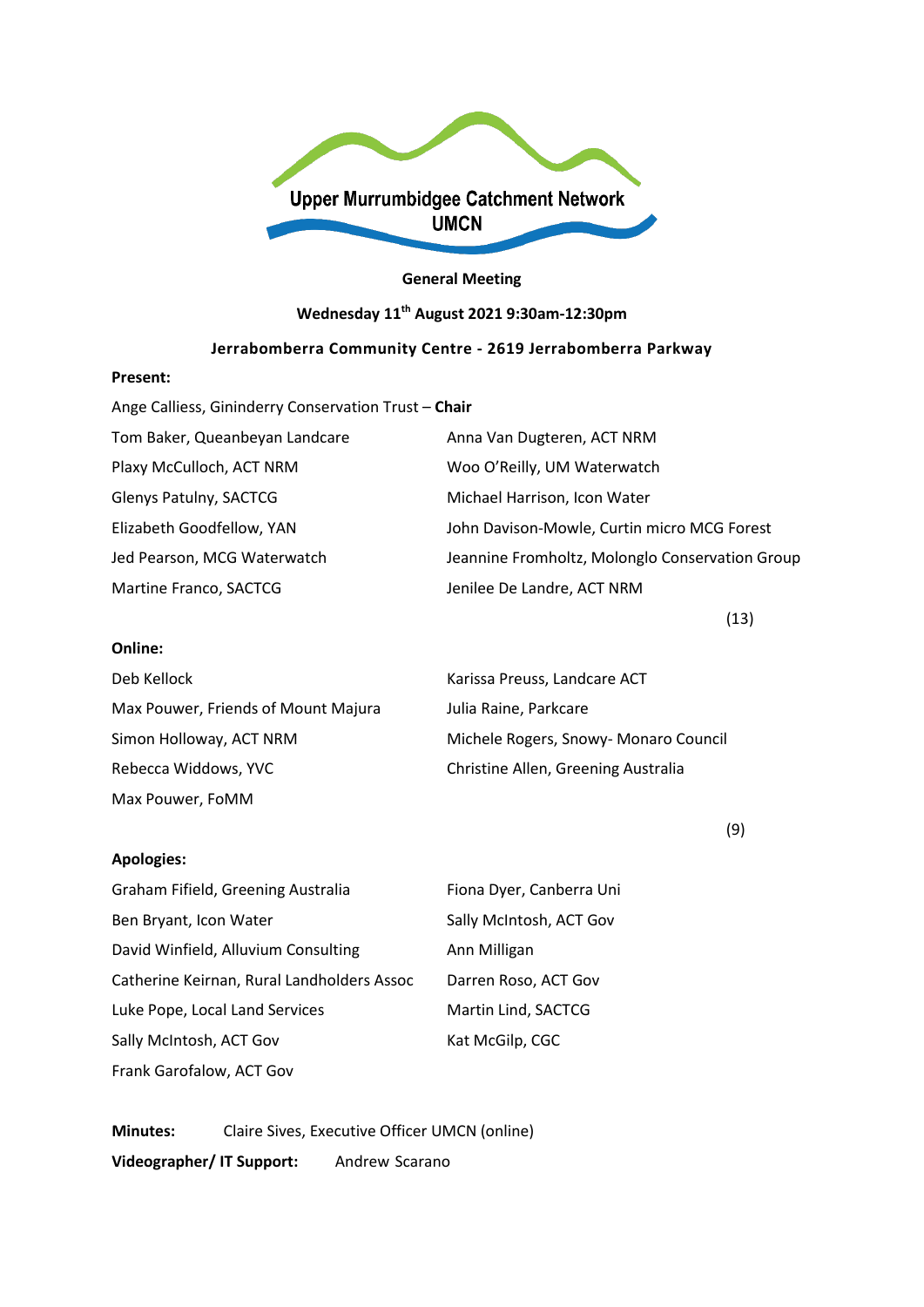#### **Welcome and Treasurers Report**

Ange welcomed everyone and did an Acknowledgement of Country. Treasurer's report attached with these minutes.

#### **Mini-forum update**

The second mini-forum was a success, next forum is on the 15<sup>th</sup> of September. The next forum has been postponed due to Covid lockdowns, currently looking at sometime early in 2022.

#### **Building fill Extraordinary meeting**

Due to interest from members, we held an online Extraordinary Meeting on the issue of Cross-border Building fill on the 9<sup>th</sup> of June. A powerpoint presentation from Julie Rogers, the meeting minutes and other related documents can be found on our news page: umcn.org.au/news.

#### **Executive committee**

This month we say a fond farewell to Deb Kellock, long time UMCN supporter and Executive Committee Member, who is moving out of the area. We wish Deb the best for the future and will miss her terribly!

UMCN will soon be advertising for new executive committee, including Chair, Secretary and Treasurer. If you are interested in nominating, please contact Claire for more information[: contact@umcn.org.au.](mailto:contact@umcn.org.au) Nominations and voting will take place at the UMCN AGM on 3rd of November.

#### **Presentation**

Climate-ready Revegetation, Elizabeth Goodfellow, Yass Area Network of Landcare Groups- a recording of this presentation is on the UMCN YouTube Channel: <https://www.youtube.com/watch?v=i1MEHg4folo>

Link to Hancock et al. Climate-ready revegetation guide, mentioned by Elizabeth: [https://www.mq.edu.au/\\_\\_data/assets/pdf\\_file/0006/807666/Climate-Reveg-Guide-v2-2018.pdf](https://www.mq.edu.au/__data/assets/pdf_file/0006/807666/Climate-Reveg-Guide-v2-2018.pdf)

## **Member Updates**

#### **Martine Franco, SACTCG**

All catchment groups (Southern ACT-, Molonglo-, and Ginnderra- Catchment Groups) have been given a four-year funding package from the ACT government. Don't know what's in it yet, but will keep everyone posted. Mostly to deliver core services to current members.

SACTCG has just received a large grant from the Landcare Recovery Program, we will be employing a project officer to deliver bush fire recovery work the Namadgi and surrounding rural lands, advertised on NRM jobs and Ethical Jobs. To be delivered by April. Position sitting part time with SACTCG and Namadgi depot.

## **Jeannine Fromholtz, Molonglo Conservation Group**

## MCG has "started again".

Jeannine, 6 moths with MCG, is part of the ACT Healthy Waterways Program as Coordinator, and other duties with MCG. Obtained Land for Wildlife and Habitat for Wildlife Licences in NSW, looking for organisations to partnership with, the program run by community environment network, based in Gosford and throughout NSW, we are hoping to bring the project into our area. Looking to work with nurseries, and engaging with urban spaces. Currently updating website, with info about what people can do to connect with community.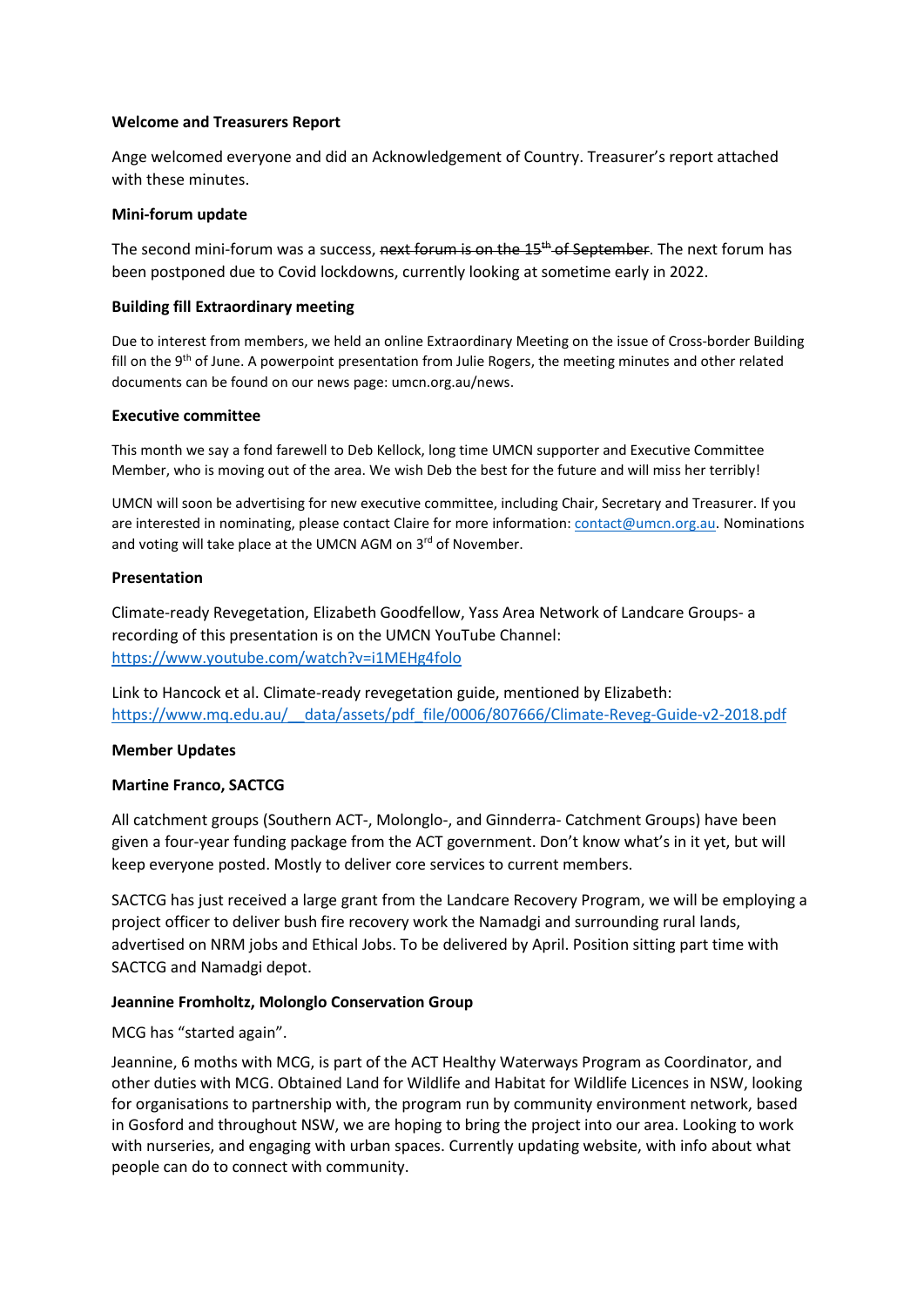# **Elizabeth Goodfellow, YAN**

Next Grazing Day 20<sup>th</sup> August, Bowning-Bookham Landcare. Also field days in September abd October for community groups and landholders, first week of November starting field days for Habitats Hops project with Sue MacIntyre and Alison Elvin, start looking turning gardens into revegetation.

# **Karissa Preuss, ACTRCMCG and Landcare ACT**

# **ACTRCMCG**

Karissa is the independent community representation on the committee. Notes from last meeting:

Last agenda focussed on the NSW Water Resources and Water Sharing Plan, Peter Hyde, Director of Inland Water Planning, gave a presentation about water resources sharing and the impact on the ACT, UMCN will distribute info. Also had a presentation from Fiona Dyer about Lake Burley Griffin and Lake Tuggeranong based on her recent research.

A few of us will be meeting with the minister about the Queanbeyen sewage treatment plant, happy to pass on community feedback.

Update on water governance that Ian Walkers team is looking at- info available, get in touch.

We briefly touched on illegal fill dumping, advised that further issues on the matter should be brought up to David Clapman ACT Chief Ministers Office or Chris Berry Yass Valley Council- can provide these contacts.

## **Landcare**

Had national Landcare awards, [two national award winners from ACT: Dhani Gilbert, and Red](https://landcareaustralia.org.au/project/national-landcare-award-winners-announced-with-an-online-audience-of-over-2500-people/) Hill [Bush Regenerators.](https://landcareaustralia.org.au/project/national-landcare-award-winners-announced-with-an-online-audience-of-over-2500-people/) Amazing representation. Nominations for ACT 2021 Landcare Awards are open, winners go towards next year's National Awards.

Landcare is in the process of recruitment, looking forward to introducing our broader team at next meeting.

## **Rebecca Widdows, Yass Valley Council**

Draft Internal Climate Change Risk Assessment going to manager level this week, to council next month.

Put in a heap of crown land management grant applications for weed control, waiting to hear results.

For the last three years we've managed to reduce the amount of waste going to landfill, great considering that the population is growing.

## **Christine Allen, Greening Australia**

Rain has postponed a lot of planting including International Tree Day planting, a lot of work will be extended to later in the year.

We've been working with Rivers of Carbon in the Upper Murrumbidgee Demonstration Reach, including installing fish hotels, and other hard infrastructure going in, some videos coming out of that for media.

Busy with nursery and volunteers.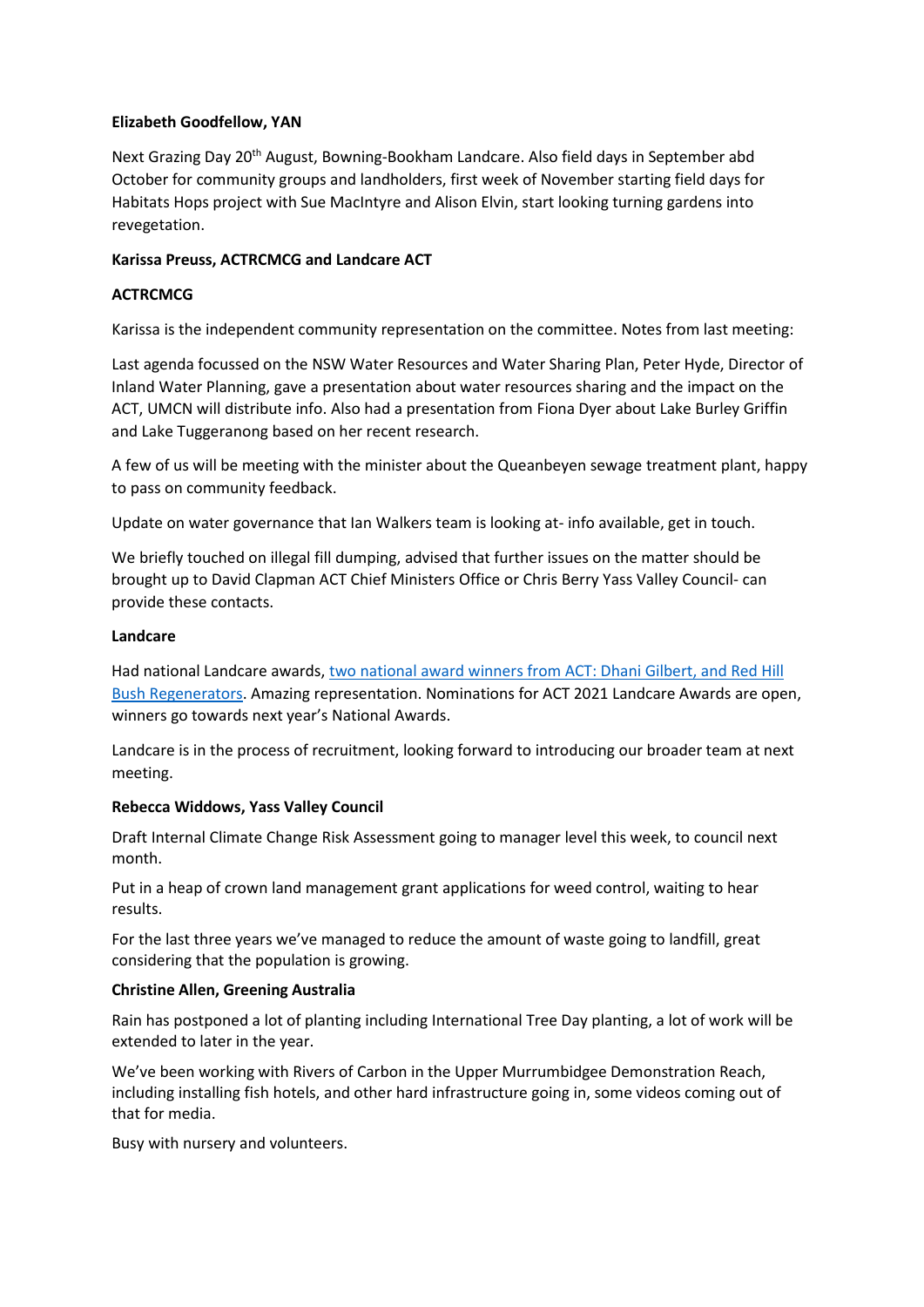## **Michele Rogers, Snowy-Monaro Council**

A lot of work happening at the moment, upgrade sewage treatment plant works in Bombala,

Looking after regulatory team, three new staff working hard to improve STP discharges to reduce the amount of nutrients going into watershed.

Biosecurity working hard, new staff starting soon to help.

Not sure how many Landcare groups there are in the region (questions about landcare groups from Glenys).

#### **Woo O'Reilly, Waterwatch Upper Murrumbidgee**

Platypus month August. We are doing 34 surveys across 8 sites- 4 in NSW 4 in ACT- lots of participation. Jed Pearson and I led the first guided walk along the Queanbeyan River, lots of community and some Platypus sightings, more walks coming up.

Opened th[e Platy Ratty Portal](https://experience.arcgis.com/experience/4f4c647eb48c412e95a572f0859c9d16/page/page_0/) map with sightings, public can add sightings, portal will feed across to Canberra Nature map, great record for the region. Three unconfirmed sightings in Ginninderra Creek. We are particularly interested in sightings from fire affected areas, it's good to have some evidence of sightings if we are to plan surveys in an area.

We'd like to encourage people from the Yass River area to input sightings, want to plug the knowledge gaps.

Would like feedback on film project- making film with [Richard Snashall,](https://www.richardsnashall.com/) over next 6 months on Upper Murrumbidgee. Aim is to raise awareness and help people to value the area. Highlight flow issues due to Snowy-Hydro. We will journey up the river from Burrunjuck, talking to a range of people- farmers, recreational users, scientists, waterwatchers, people who value the river 98% flow gets diverted as Tantangara Dam, hope to get some feedback and ideas, looking for people or properties to showcase.

## **John Davison-Mowle, Curtin Microforest**

Working together with two schools to plant microforest, putting signage up, in consultation with Indigenous elders. We want to increase biodiversity in urban areas, to outcompete African lovegrass. Getting ready to plant soon. Communities in other areas have been in contact to get advice about similar projects, people are using unused grass spaces. Transport Canberra and City Services (TCCS) are helping, turning guerrilla gardeners into responsible (gardeners), and we are helping to turn TCCS into facilitators for this work. Funding being given to these types of groups, engaging with school children and their parents to enjoy and restore nature in spaces around them, building community and biodiversity.

#### **Jenilee De Landre, ACT NRM**

A lot happening in ACT and region and NRM!

ACT [Protecting and Connecting Endangered Woodlands](https://www.environment.act.gov.au/act-nrm/biodiversity/woodlands/current-projects) with Christine Allen from Greening Australia, on its third year. 14 landowners have been engaged to undertake on the ground works, 195 ha of protected vegetation, 250 ha of revegetation established, 195 ha of weed control, massive effort so far and more opportunity for landholders to get involved, so let us know.

Through Australia government [Future Drought Fund,](https://www.agriculture.gov.au/ag-farm-food/drought/future-drought-fund) a couple of new projects to make our water sources more resilient:

- Naas River protection- erosion control
- Improving farm dams- vegetation, improve stock access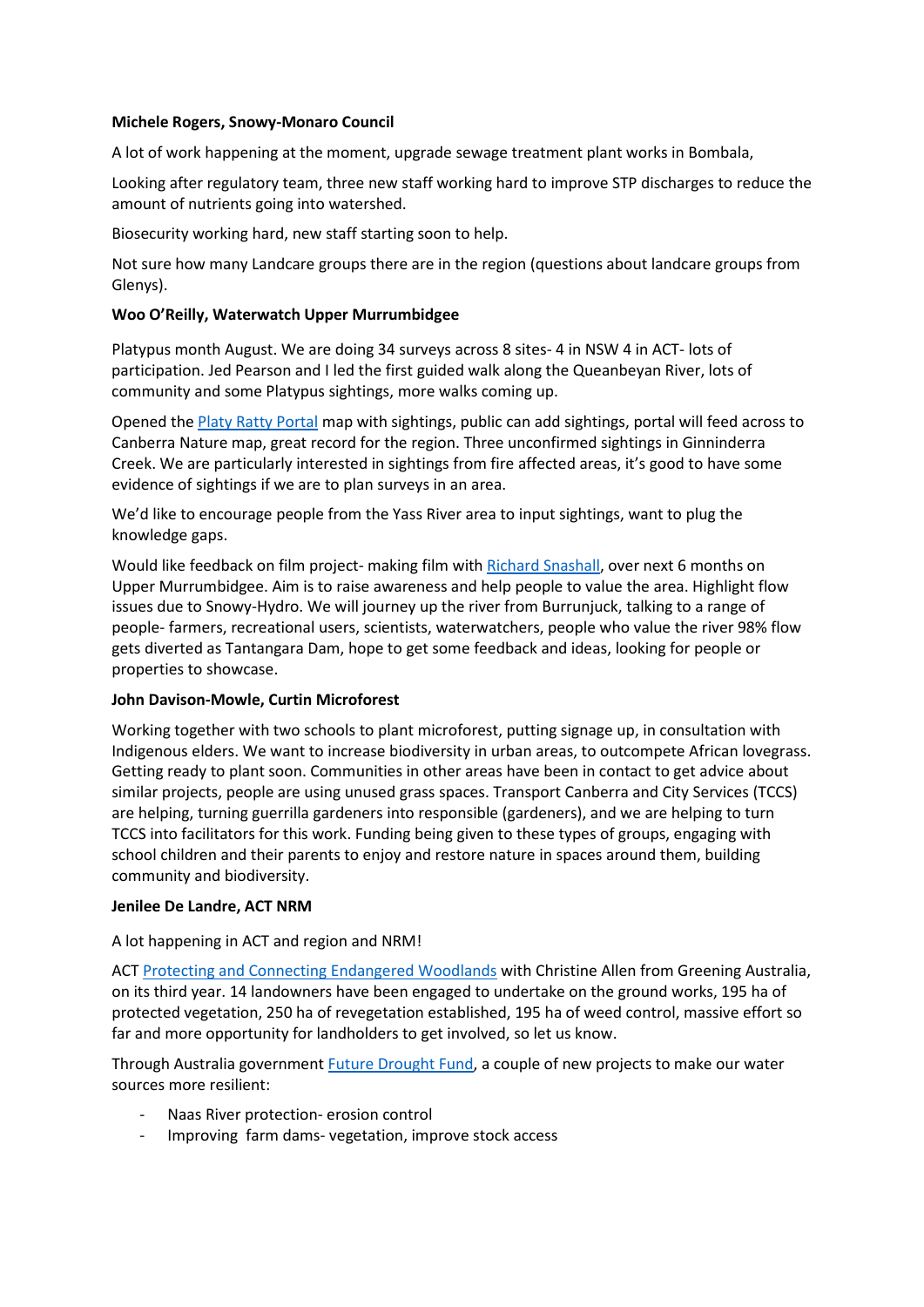Launching ACT [Grazing Group,](https://actlandcare.org.au/2019/08/21/farmers-helping-each-other-to-graze-better-through-grazing-groups/) (grazing group: peer to peer support groups) there are a lot in NSW, so trying to establish in ACT, a bunch of landowners involved.

## **Tom Baker, Queanbeyan Landcare**

ACT Gov has released its Urban Forest Strategy, QPRC doing the same. I represent Queanbeyan Landcare on the steering committee, draft for public comment[: Climate Change Action Plan.](https://yourvoice.qprc.nsw.gov.au/draft-climate-change-action-plan)

National Tree Day, big planting at Fernleigh Park, residential area west of Googong. We've had a 15 year project going there recreating stepping stones along Jerrabomnberra Creek, to link it to other areas of bushland.

Lori Gould (Australian Restoration Centre) mentioned they are about to release for public comment a Green Plan for Jerrabomberra Creek.

We have been engaged with a tussle with QPRC about plans to create a botanic gardens, abattoir, nursery and commemoration plantings below Morisset low level crossing, right next to the Queanbeyan River, which is a floodway. We think is a bad idea because it is a floodway, also Molonglo Conservation Group just helped plant 4,000 trees shrubs and lilies in the area, the trees are growing phenomenally. If you are concerned, contact the QPRC CEO Peter Tegart. We have recommended that we should do an onsite inspection where community can ask questions.

We are talking about putting on a photo competition, either this year or next year, theme: community involvement, TBC. If interested contact Tom.

**Karissa:** Landcare awards for this year includes a photo competition.

## **Glenys Patulny, SACTCG**

The four-year funding for the three catchment groups is highly significant, because for the last number of year Karissa, Martine and Maxine (ACT and Region Catchment Management Coordination Group) have been lobbying, trying to get funding. Thank you, Karissa, Martine and Maxine.

## **Anna van Dugteren, ACT NRM**

Five rural projects under the national landcare program to finish in 2023

Better Land Management

- Focussed on soils, carbon, pH, ground cover
- We have established ten trials and demonstrations on ten farms in the ACT, different rates of liming etc, need to do five more in this financial year.
- Communications about this will be coming soon

## Resilient Farms Project

- Supporting Farmwers to adapt to climate change.
- We have done forums over the last 12 months, now planning final two years.
- Received funding through Landcare Australia grants to do erosion works on farms

# [Future Drought Fund](https://www.agriculture.gov.au/ag-farm-food/drought/future-drought-fund)

- Preparing farmers for extreme climate events and biosecurity
- Two projects in the ACT in early stages of development
	- o Drought Plan for the ACT- being developed by water policy team
	- o Education and capacity building project, aims to mentor farmers to produce farm resilience plans, to take into account the shocked ahead- extreme events

ACT NRM Plan- Draft coming out for public comment soon.